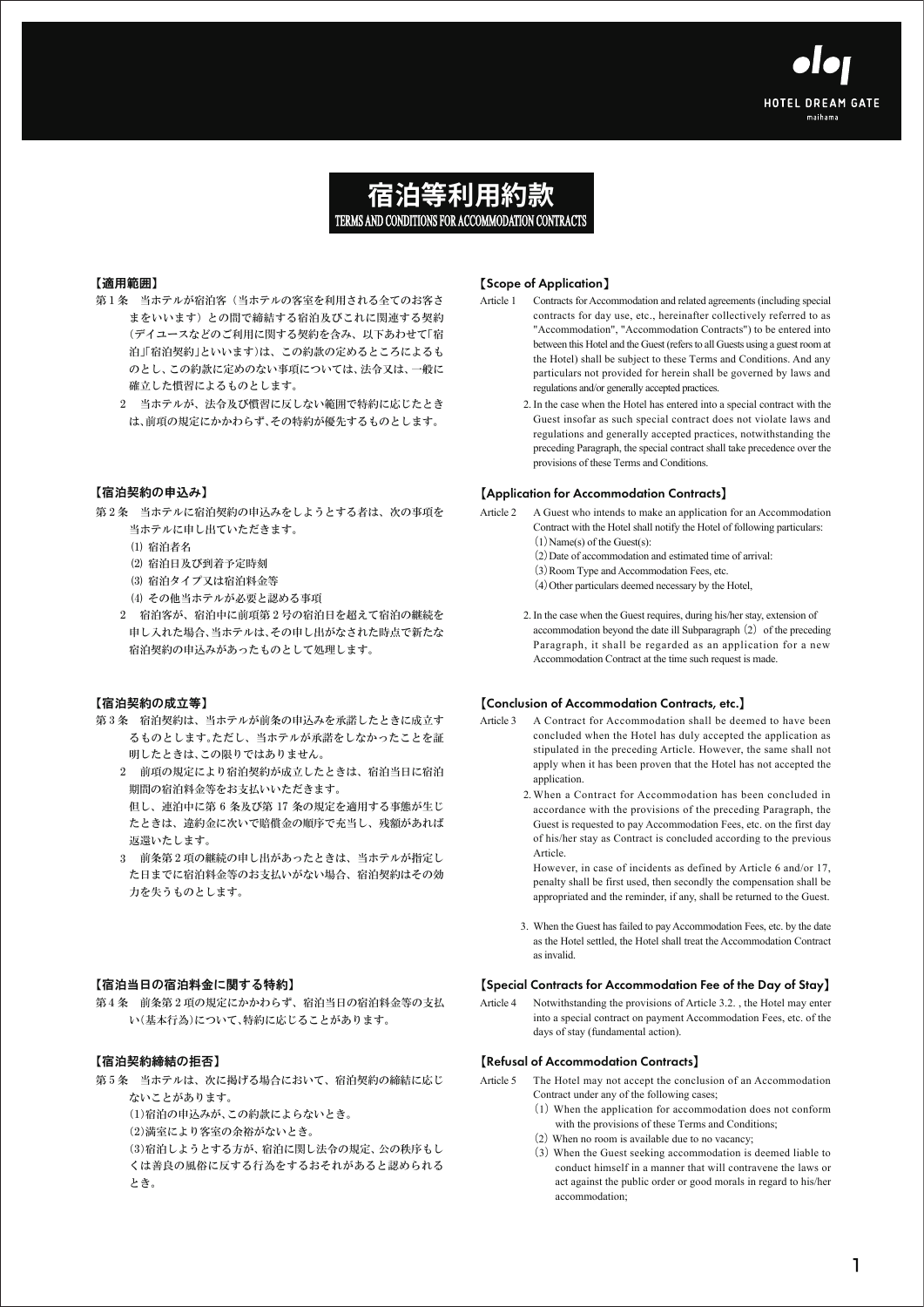- (4)宿泊しようとする方が、暴力団、暴力団員、暴力団関係団体又 は関係者、その他反社会的勢力であるとき。
- (5)宿泊しようとする方が、暴力団または、暴力団員が事業活動を 支配する法人、その他の団体であるとき。
- (6)宿泊しようとする方が、暴力団員に該当する者が役員となっ ている法人、その他の団体であるとき。
- (7)宿泊しようとする方が、他の宿泊客に著しい迷惑を及ぼす言 動をしたとき。
- (8)宿泊しようとする方が当ホテルもしくは当ホテル従業員に対 して暴力的要求行為を行い、あるいは合理的範囲を超える負 担を要求したとき。
- (9)宿泊しようとする方が、著しく不潔な身体、又は服装をしてい るため、他の宿泊客に迷惑を及ぼすおそれがあると認められ たとき。
- (10)宿泊しようとする方に支払能力がないと明らかに認められる とき。
- (11)宿泊しようとする方が、伝染病患者であると明らかに認めら れるとき。
- (12)宿泊に関し、暴力的要求行為が行われ、又は合理的な範囲を超 える負担を求められたとき。
- (13)天災、施設の故障、その他やむを得ない事由により、宿泊させ ることができないとき。

## 【宿泊客の契約解除権】

- 第6条 宿泊客は、当ホテルに申し出て、宿泊契約を解除することができ ます。
	- 当ホテルは、宿泊客がその責めに帰すべき事由により、宿泊契約 2 の全部又は一部を解除した場合は、別表第 2 に掲げるところによ り、違約金を申し受けます。但し、当ホテルが第 4 条の特約に応じ た場合にあっては、その特約に応じるに当たって、宿泊客が宿泊契 約を解除したときの違約金支払義務について、当ホテルが宿泊客 に告知したときに限ります。
	- 当ホテルは、宿泊客が連絡をしないで宿泊当日の午後 8 時(予め 3 到着時刻が明示されている場合は、その時刻を 2 時間経過した時 刻)になっても到着しないときは、その宿泊契約は宿泊客により解 除されたものとみなし、処理することがあります。

- 第7条 当ホテルは、次に掲げる場合においては、宿泊契約を解除するこ とがあります。
	- (1)宿泊客が宿泊に関し、法令の規定、公の秩序もしくは善良の風 俗に反する行為をするおそれがあると認められるとき、又は 同行為をしたと認められるとき。
	- (2)天災等不可抗力に起因する事由により、宿泊させることができ ないとき。
	- (3)暴力団、暴力団員、暴力団関係団体又は関係者、その他反社会的 勢力であるとき。
	- (4)暴力団または、暴力団員が事業活動を支配する法人、その他の 団体であるとき。
	- (5)暴力団員に該当する者が役員となっている法人、その他の団体 であるとき。
	- (6)宿泊客が、他の宿泊客に著しい迷惑を及ぼす言動をしたとき。
	- (7)宿泊客が当ホテルもしくは当ホテル従業員に対して暴力的要 求行為を行い、あるいは合理的範囲を超える負担を要求した とき。
	- (8)宿泊客が、著しく不潔な身体、又は服装をしているため、他の宿 泊客に迷惑を及ぼすおそれがあると認められたとき。
- (4) When the Guest seeking accommodation is deemed to be a member of or be linked to a crime syndicate, organized crime groups or any antisocial organizations.
- (5) When the Guest seeking accommodation can be detected as a corporation or other groups of which business activities are under control of a crime syndicate or organized crime groups.
- $(6)$  When the Guest seeking accommodation is a corporate company which its director is proven to be a member of an organized crime syndicate.
- (7)When the Guest seeking accommodation behaves in a manner so as to cause significant inconvenience to other Guests.
- (8)When the Guest seeking accommodation has used violence in making demands of the accommodation facilities or its employees, or has requested the Hotel to assume an unreasonable burden.
- (9) When it is feared that the Guest seeking accommodation is notably filthy or wears unkempt attire that may disturb other guests of the Hotel.
- $(10)$  When it is proven that the Guest seeking accommodation has no financial ability to compensate for the services.
- (11) When the Guest seeking accommodation can be clearly detected as carrying an infections disease;
- $(12)$  When the Hotel receives violent demands and/or is requested to assume an unreasonable burden in regard to his/her accommodation;
- (13) When the Hotel is unable to provide accommodation due to natural calamities, dysfunction of the facilities and/or other unavoidable causes.

#### 【Guest's Right Cancellation】

- The Guest is entitled to cancel the Accommodation Contract by so notifying the Hotel, Article 6
	- 2. In the case when the Guest has canceled the Accommodation Contract in whole or in part due to causes for which the Guest is liable, the Guest shall pay cancellation charges as listed in Chart 2 However, in the case when a special contract as prescribed in Article 4 has been concluded, the same shall apply only when the Guest is informed of obligation of the payment of the penalty in case of cancellation by the Guest.
	- 3. In the case when the Guest does not appear by 8:00 p.m. of the accommodation date (2 hours after the expected time of arrival if the Hotel notified of it) without an advance notice, the Hotel may regard the Accommodation Contract as being canceled by the Guest.

## 【当ホテルの契約解除権】 【Hotel's Rights of Cancellation of Contracts】

- The Hotel may cancel the Accommodation Contract under any of the following cases; Article 7
	- (1) When the Guest is deemed liable to conduct and/or have conducted himself/herself in a manner that will contravene the laws or act against the public order or good morals in regard to his/her accommodation;
	- (2) When the Hotel is unable to provide accommodation due to natural calamities and/or other unavoidable causes.
	- (3)When the Guest is deemed to be a member of or be linked to a crime syndicate, organized crime group or any antisocial organizations.
	- (4)When a corporate company or an organization is detected to be under control of a crime syndicate or organized crime group(s) in its business activities.
	- (5)When a corporate company or an organization is proven to employ a director who is a member of an organized crime syndicate.
	- (6)When the Guest behaves in a manner so as to cause significant inconvenience to other Guests.
	- $(7)$  When the Guest has used violence in making demands of the accommodation facilities or its employees, or has requested the Hotel to assume an unreasonable burden.
	- (8)When it is feared that the Guest is notably filthy or wears unkempt attire that may disturb other guest of the Hotel.
	- (9)When it is proven that the Guest has no financial ability to compensate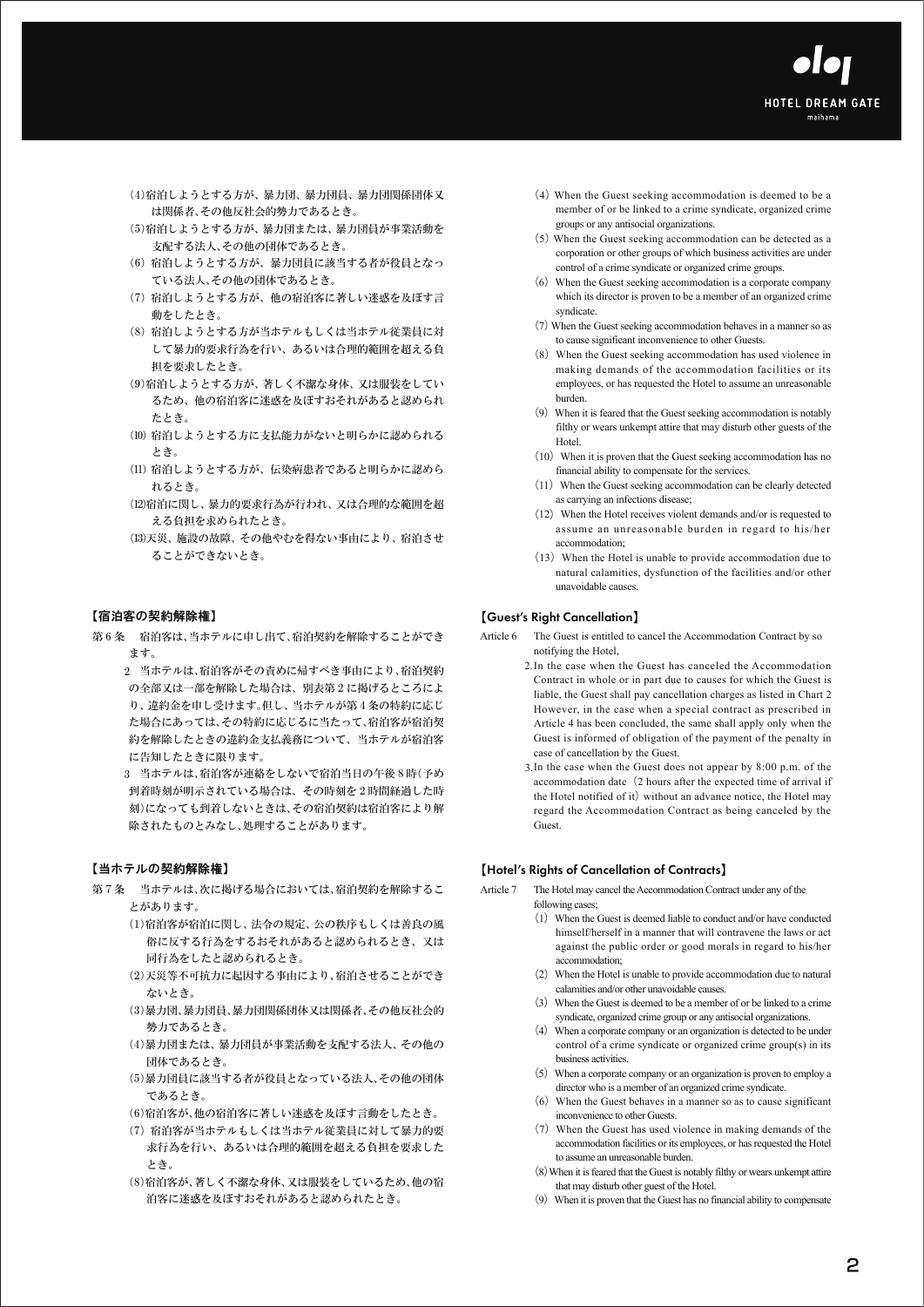

(9)宿泊客に支払能力がないと明らかに認められるとき。 (10)宿泊客が伝染病患者であると明らかに認められるとき。

- (11)宿泊に関し、暴力的要求行為が行われ、又は合理的な範囲を超 える負担を求められたとき。
- (12)許可された場所以外での喫煙、消防用設備等に対する悪戯、そ の他当ホテルが定める利用規則の禁止事項(火災予防上必要 なものに限る。)に従わないとき。
- 2 当ホテルが前項の規定に基づいて宿泊契約を解除したときは、 宿泊客がいまだ提供を受けていない宿泊サービス等の料金はいた だきません。

## 【宿泊の登録】 【Registration】

- 第8条 宿泊客は、宿泊日当日、当ホテルのフロントにおいて、次の事項 を登録していただきます。
	- (1)宿泊客の氏名・年齢・性別・住所及び職業。
	- (2)外国人にあっては、国籍・旅券番号・入国地及び入国年月日。
	- (3)出発日及び出発予定時刻。
	- (4)その他当ホテルが必要と認める事項。
	- 2 日本国内に住所を有しない外国人にあってはパスポートの呈示 並びにコピー等をさせていただきます。
	- 3 宿泊客が第 11 条の料金の支払いを旅行小切手・宿泊券・クレ ジットカード等通貨に代わり得る方法により行おうとするとき は、予め第 1 項の登録時にそれらを呈示し、当ホテルの承認を得て いただきます。

- 宿泊客が当ホテルの客室を使用できる時間は、午後 3 時から翌 朝 11 時までとします。但し、連続して宿泊する場合においては、到 着日及び出発日を除き、終日使用することができます。 第9条
	- 2 当ホテルは、前項の規定にかかわらず同項に定める時間外の客 室の使用に応じることがあります。この場合には次に掲げる追加 料金を申し受けます。但し、当ホテルは、満室により客室の余裕が ないとき等、お申し出に応じないことがあります。
	- (1)午後 2 時までは、前日料金の30%
	- (2)午後 2 時以降は当日料金の全額
	- 3 第 1 項の時間は、必要やむを得ない場合には臨時に変更するこ とがあります。その場合には、適当な方法をもってお知らせしま す。

### 【利用規則の遵守】

第10条 宿泊客は、当ホテル内においては、当ホテルが定めてホテル内に Article 10 掲示(備付)した利用規則に従っていただきます。

### 【料金の支払い】

- 第11条 宿泊客が支払うべき宿泊料金等の内訳は、別表第1に掲げると ころによります。
	- 2 前項の宿泊料金等の支払いは、通貨又は当ホテルが認めた旅行 小切手・宿泊券・クレジットカード等により、宿泊当日までにフ ロントにおいて行っていただきます。但し、特別の事情が生じたと きは、別途考慮することとします。
	- 3 当ホテルが宿泊客に客室を提供し、使用が可能になったのち、宿 泊客が任意に宿泊しなかった場合においても、宿泊料金等は申し 受けます。
- (9) When it is proven that the Guest has no financial ability to compensate for the services.
- (10) When the Guest can be clearly detected as carrying an infectious disease;
- (11) When the Hotel receives violent demands and/or is requested to assume an unreasonable burden in regard to his/her accommodation;
- $(12)$  When the Guest dose not observe prohibited actions such as smoking in areas other than those where smoking is permitted, mischief to the fire-fighting facilities and other prohibitions of the used Regulations stipulated by the Hotel (restricted to particulars deemed necessary in order to avoid the causing of fires).
- In the case when the Hotel has canceled the Accommodation Contract
- 2. in accordance with the preceding Paragraph, the Hotel shall not be entitled to charge the Guest for any of the services in future during the contractual period which he/she has not received.

- The Guest shall register the following particulars at the front desk of the Hotel on the day of accommodation; Article 8
	- $(1)$ Name, age, sex, address and occupation of the guest (s);
	- (2) For non-Japanese; nationality, passport number, port and date of entry in Japan;
	- (3)Date and estimated time of departure; and
	- (4)Other particulars deemed necessary by the Hotel.
	- 2. In case where the Guest is not Japanese national and who does not hold home address in Japan will be requested to submit a copy of their Passport. In the case where the Guest intends to pay his/her accommodation Charges
	- 3. prescribed in Article 11 by any means other than cash in Japanese currency, such as travelers cheques, coupons or credit card,such means of payment shall be shown in advance at the time of the registration prescribed in Paragraph 1.

## 【客室の使用時間】 【Occupancy Hours of Guest Rooms】

- The Guest is entitled to occupy the contracted guest room of the Hotel from 3:00 p.m. to 11:00 a.m. in the next morning. However, in the case when the Guest is accommodated continuously, the Guest may occupy it all day long, except for the day of arrival and departure. Article 9
	- 2. The Hotel may, notwithstanding the provisions prescribed in the preceding Paragraph, permit the Guest to occupy the room beyond the time prescribed in the same Paragraph. In this case, extra charges shall be paid as follows:

(1) Until 2:00 p.m. …… 30% of previous day's room charge (2) Past 2:00 p.m. …… Entire amount of one day's room charge However, the Hotel may not accept the application when the rooms are full and there is no vacancy.

3. The Hotel may change the hours of occupancy for inevitable reasons.In that case, the Hotel shall notify the Guest in an appropriate way.

#### 【Observance of the Rules Used by the Hotel】

Article 10 The Guest shall observe the rules used by the Hotel which are posted within the premises of the Hotel.

#### 【Payment of Accommodation Charges】

- Article 11 The breakdown of the Accommodation Charges, etc. that the Guest shall pay is as listed in Chart 1.
	- 2. Accommodation Fees, etc. as stated in the preceding Paragraph shall be paid with Japanese currency or by any means other than Japanese currency such as traveler' s cheques, coupons or credit cards accepted by the Hotel at the front desk no later than the day of accommodation.
	- 3. Accommodation Charges shall be paid even if the Guest voluntarily does not utilize the accommodation facilities which have been provided for him/her by the Hotel and are at his/her disposal.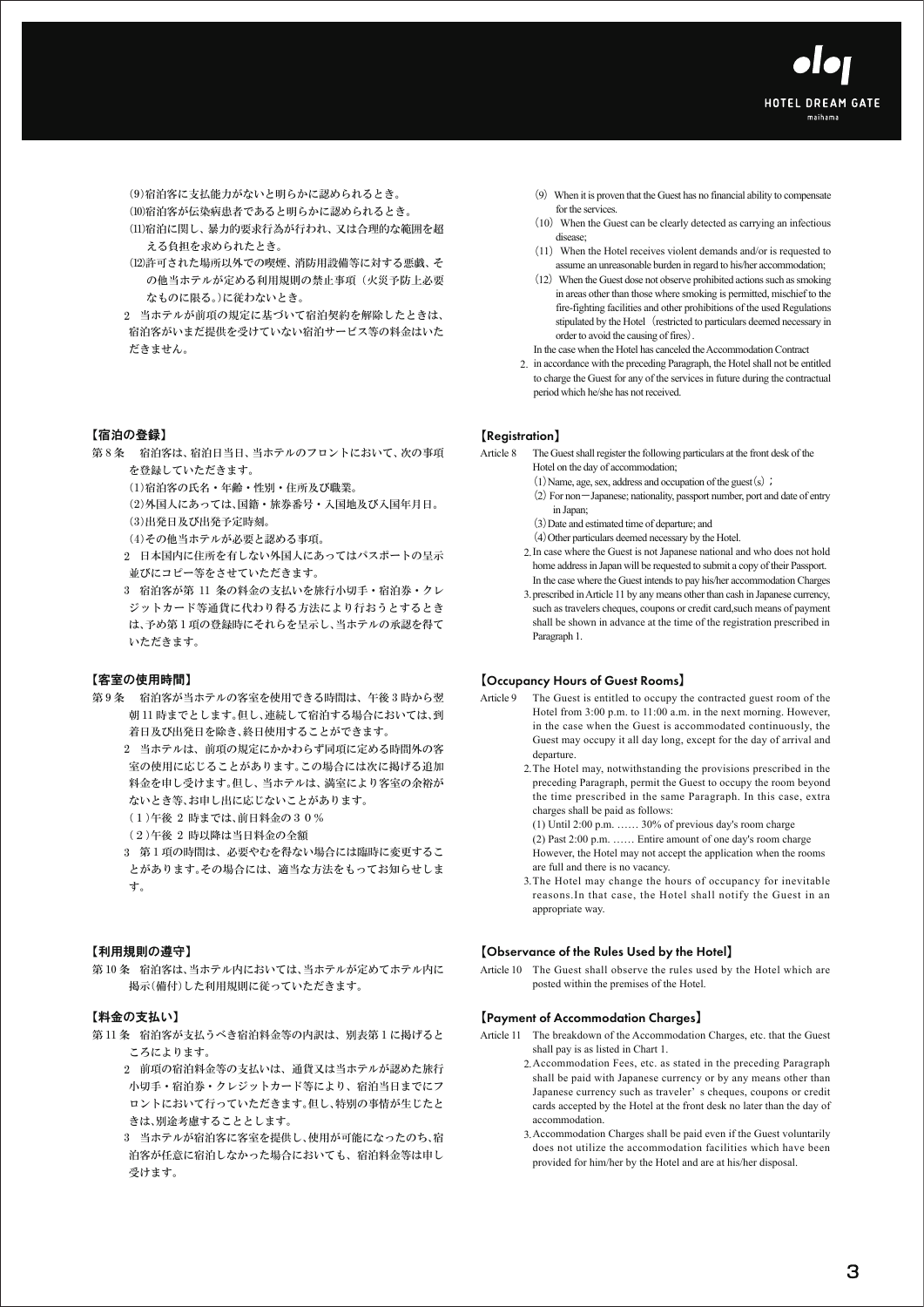# 【当ホテルの責任】

- 第12条 当ホテルは、宿泊契約の履行に当り、又はそれらの不履行によっ て宿泊客に損害を与えたときは、その損害を賠償します。但し、そ れが当ホテルの責めに帰すべき事由によるものでないときは、こ の限りではありません。
	- 2 当ホテルは、消防機関から安全な施設として承認を頂いており 2. ますが、万一の火災等に対処するため、旅館賠償責任保険に加入し ております。

## 【契約した客室の提供ができないときの取扱い】

- 第 13 条 当ホテルは、宿泊客に契約した客室を提供できないときは、宿泊 客の了解を得て、できる限り同一の条件による他の宿泊施設を あっ旋するものとします。
	- 2 当ホテルは、前項の規定にかかわらず他の宿泊施設のあっ旋が できないときは、違約金相当額の補償料を宿泊客に支払い、損害賠 額に充当します。但し、客室が提供できないことについて、当ホテ ルの責めに帰すべき事由がないときは、補償料は支払いません。

# 【寄託物等の取扱い】

- 第14条 宿泊客がフロントにお預けになった物品又は現金並びに貴重品 について、滅失、毀損等の損害が発生したときは、それが不可抗力 である場合を除き、当ホテルは、その損害を賠償します。但し、現金 及び貴重品については、当ホテルがその金額、種類、価格等の申し 出を求めた場合に、宿泊客がそれに応じなかったときは、当ホテル は 15 万円を限度としてその損害を賠償します。
	- 2 宿泊客が、当ホテル内にお持込みになった物品又は現金並びに 貴重品にあって、フロントにお預けにならなかったものについて は、当ホテルの故意、過失により滅失、毀損等の損害が生じたとき は、当ホテルは、その損害を賠償します。ただし、宿泊客からあらか じめ金額、種類、価格等の申し出のなかったものについては、当ホ テルに故意又は重大な過失がある場合を除き、前項と同様に 15 万円を限度としてその損害を賠償します。

# 【宿泊客の手荷物又は携帯品の保管】

- 第15条 宿泊客の手荷物が、宿泊に先立って当ホテルに到着した場合は、 その到着前に当ホテルが了解したときに限って責任を持って保管 し、宿泊客がフロントにおいてチェックインする際お渡しします。
	- 2 宿泊客がチェックアウトしたのち、宿泊客の手荷物又は携帯品 が、当ホテルに置き忘れられていた場合は、原則として所有者から の照会の連絡を待ちその指示を求めるものとします。所有者の連 絡および指示がない場合は発見から 1 ヶ月経過後(飲食物・たば こ・雑誌等は発見の当日)に処分致します。
	- 3 前 2 項の場合における宿泊客の手荷物又は携帯品の保管につい ての当ホテルの責任は、第 1 項の場合にあっては前条第 1 項の規 定に準じ、前項にあっては同条第 2 項の規定に準じるものとしま す。

# 【駐車の責任】

第16条 宿泊客が当ホテルの駐車場をご利用になる場合、当ホテルは場 所をお貸しするものであって、車輌の管理責任まで負うものでは ありません。但し、駐車場の管理に当り、当ホテルの故意又は過失 によって損害を与えたときは、その賠償の責めに任じます。

# 【宿泊客の責任】

第17条 宿泊客の故意又は過失により当ホテルが損害を被ったときは、 当該宿泊客は当ホテルに対し、その損害を賠償していただきます。

## 【Liabilities of the Hotel】

- Article 12 The Hotel shall compensate the Guest for the damage if the Hotel has caused such damage to the Guest in the fulfillment or the nonfulfillment of the Accommodation Contract. However, the same shall not apply in cases when such damage has been caused due to reasons for which the Hotel is not liable.
	- 2. The Hotel is covered by the Hotel Liability Insurance in order to deal with unexpected fire and/or other disasters.

## 【Handling When Unable to Provide Contracted Rooms】

- Article 13 The Hotel shall, when unable to provide contracted rooms, arrange accommodation of the same standard elsewhere for the Guest insofar as practicable with the consent of the Guest.
	- 2. When arrangement of other accommodation can not be made notwithstanding the provisions of the preceding Paragraph, the Hotel shall pay the Guest a compensation equivalent to the penalty and the compensation fee shall be applied to the reparations. However, when the Hotel cannot provide accommodation due to the causes for which the Hotel is not liable, the Hotel shall not compensate the Guest.

## 【Handling of Deposits】

- Article 14 The Hotel shall compensate the Guest for the damage when loss, breakage or other damage is caused to the goods, cash or valuables deposited at the front desk by the Guest, except in the case when, this has occurred due to causes of force majeure. However, for cash and valuables, when the Hotel has requested the Guest to report its kind and value but the Guest has failed to do so, the Hotel shall compensate the Guest within the limit of 150,000 yen.
	- 2. any loss, breakage or other damage caused, whether intentionally or The Hotel shall compensate the Guest for damages in the event of through negligence on the part of the Hotel to property, cash or valuables brought onto Hotel premises but not deposited at the front desk. However, the limit of said compensation shall be 150,000 yen as stated in the previous Paragraph for items for which the price, nature and value, etc. has not been reported to the Hotel with the exception of damages caused intentionally or through negligence on the part of the Hotel.

# 【Custody of Baggage and/or Belongings of the Guest】

- Article 15 When the baggage of the Guest is brought into the Hotel before his/her arrival, the hotel shall be liable to keep it only in the case when such a request has been accepted by the Hotel in advance. The baggage shall be handed over to the Guest at the front desk at the time of his/her check $-\text{in}$ .
	- 2. When the baggage or belongings of the Guest is found left behind after his/her check-out, the Hotel shall wait for his/her inquiry to ask for his/her instructions in principle. When the Guest does not make any inquiry or instruction, the baggage or belongings will be discarded after 1 month from the detection (the day of the detection in the case of food, beverage, cigarettes or magazines).
	- 3. The Hotel's liability in regard to the custody of the Guest's baggage and belongings in the case of the preceding two Paragraphs of this Article should be treated accordingly with Paragraph 1 of the previous Article in the case of Paragraph 1, and with the provisions of Paragraph 2 of the same Article in the case of Paragraph 2.

# 【Liability in Regard to Parking】

Article 16 The Hotel shall not be liable for the custody of the vehicle of the Guest when the Guest utilizes the parking lot within the premises of the Hotel, as it shall be regarded that Hotel simply offers the space for parking. However, the Hotel shall compensate the Guest for the damage caused through intention or negligence on the part of the Hotel in regard to the management of the parking lot.

# 【Liability of the Guest】

Article 17 In the case when the Hotel is damage by the Guest's intention or fault, the Guest must pay compensation to the Hotel.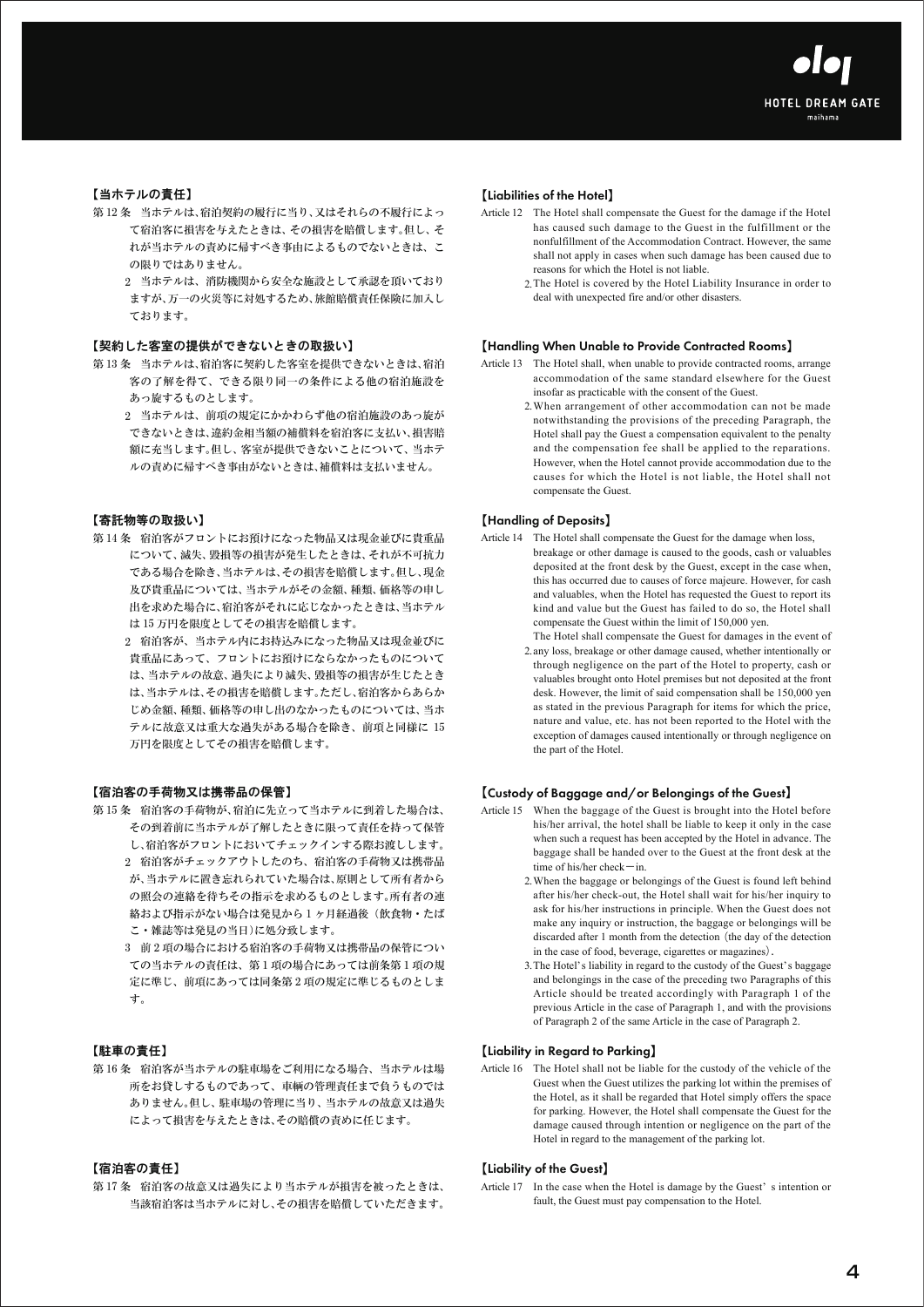# 【ホテルインターネット通信利用規約の遵守】

第18条 宿泊客は、当ホテル内においては、当ホテルが定めたホテルイン ターネット通信利用規約に従っていただきます。

# 【個人情報の取得について】

第19条 当ホテルが宿泊契約に関し取得した宿泊客の個人情報は、当社 のプライバシーポリシーに基づき適切に取り扱うものとします。

# 【支配する言語】

第 20 条 この約款は日本語と英語で作成されていますが、日本文と英文 の間に不一致又は相違があるときは、すべて日本文によるものと します。

# 【約款の変更】

第 21 条 当ホテルは、次に掲げる場合には、変更後の内容および効力発生 時期をホームページに掲載することにより、この約款を変更するこ とができるものとします。また、必要があるときはその他の相当な 方法により宿泊客等に周知することとします。

(1) 変更の内容が宿泊客の一般の利益に適合するとき

(2) 変更の内容がこの約款に係る取引の目的に反せず、変更の必要 性、変更後の内容の相当性その他の変更に係る事情に照らし、 合理的なものであるとき

# 【Observance of HOTEL INTERNET COMMUNICATION TERMS OF USE】

Article 18 The Guest shall observe "HOTEL INTERNET COMMUNICATION TERMS OF USE" which are posted within the premises of the Hotel.

# 【Collection of Personal Information】

Article 19 Personal information collected by the Hotel in connection with an accommodation contract shall handled appropriately in accordance with the Hotel Privacy Policy.

# 【Governing Language】

Article 20 These terms are provided in both Japanese and English. In case of a discrepancy between the Japanese and the English, the Japanese version will take precedence.

# 【Changes to Terms and Conditions】

- Article 21 In the event of any of the following, the Hotel shall reserve the right to change these Terms and Conditions by posting changed content and the date any such changes come into effect on the Hotel website. Further, when necessary, the Hotel may use other means deemed appropriate to notify Guests, etc.
	- (1) When changes are in the general interest of the Guest
	- (2) When changes do not contravene the objective of transactions pertaining to these Terms and Conditions and when said changes are deemed reasonable based on the necessity of said changes, the suitability of the content following said changes and any other surrounding circumstances.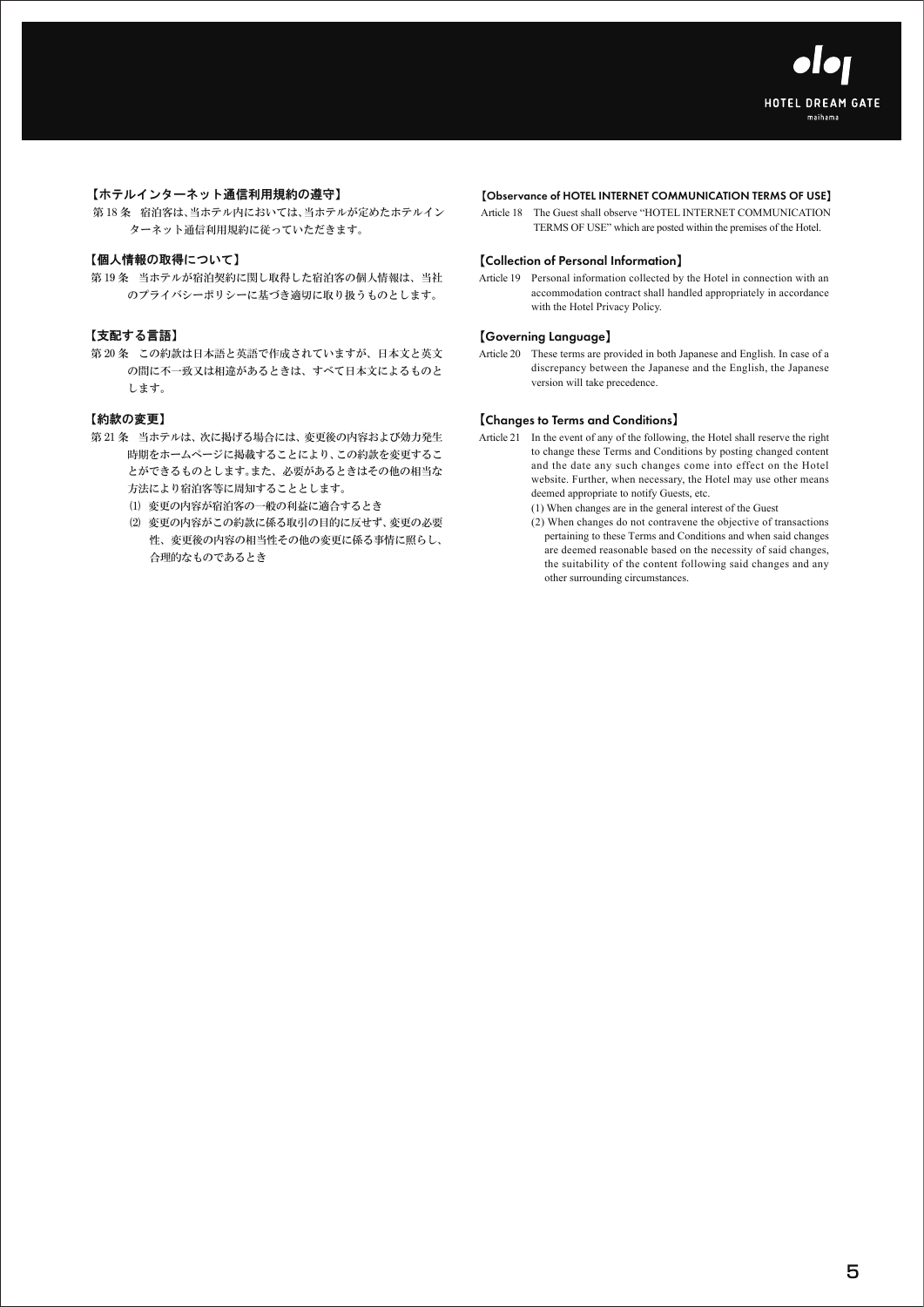#### 別表第1

宿泊料金等の内訳 ( 第 2 条第 1 項及び第 11 条第 1 項関係 )

|                                    |      | 内<br>訳     |  |  |  |  |  |
|------------------------------------|------|------------|--|--|--|--|--|
| 宿泊客が払うべき総額<br>(宿泊料金等)              | 宿泊料金 | ①基本宿泊料(室料) |  |  |  |  |  |
|                                    | 追加   | ②飲食料       |  |  |  |  |  |
|                                    | 料金   | ③その他の利用料金  |  |  |  |  |  |
|                                    | 税    | ④消費税等諸税    |  |  |  |  |  |
|                                    | 金    |            |  |  |  |  |  |
| 備考)                                |      |            |  |  |  |  |  |
| 1. 税法が改正された場合は、その改正された規定によるものとします。 |      |            |  |  |  |  |  |
| 2. 宿泊料金(各種宿泊プラン含む)は、変動する場合がございます。  |      |            |  |  |  |  |  |
| 別表第2                               |      |            |  |  |  |  |  |

### 備考)

違約金 (第6条第2項関係) 取消日

| 契約申込<br>人数 | 取消日                   |                      |            |            |  |  |
|------------|-----------------------|----------------------|------------|------------|--|--|
| 1名~<br>9名  |                       | 前日<br>20%            | 当日<br>100% | 不泊<br>100% |  |  |
| 10名<br>以上  | 30日前から<br>8日まで<br>10% | 7日前から<br>前日まで<br>20% | 当日<br>100% | 不泊<br>100% |  |  |

1.%は、宿泊料金に対する違約金の比率です。宿泊プランによっては、こ の限りではございませんので、当ホテルへご確認ください。

2. 契約日数が短縮した場合は、その短縮日数にかかわりなく、 1 日分(初 日)の違約金を収受します。

3. 当ホテルが定めた特定日等については、異なる違約金となることがあ ります。

#### Chart 1

Breakdown of Accommodation Charge (relating to Article 2.1, 11.1)

|                                                                             |                   | Itemization                                         |
|-----------------------------------------------------------------------------|-------------------|-----------------------------------------------------|
| Total Amount of<br>Accommodation<br>Charge<br>(Accommodation<br>Fees, etc.) | Accommodation Fee | (1) Basic Accommodation fee<br>(Room Charge)        |
|                                                                             | Additional fee    | 2 Food and Beverage<br>3) Other Services Charge     |
|                                                                             | <b>Taxes</b>      | <b>4</b> ) Taxes Including Consumption<br>Tax, etc. |

### Remarks

1.Those charges are subject to change to revisions of the Laws concerned. 2. Accommodation Fees, etc. may change.

### Chart 2

Penalty (relating to Article 6, 2.) Date of Cancellation

| Number<br>of guests   | Cancellation date           |                                     |                                       |                     |  |  |
|-----------------------|-----------------------------|-------------------------------------|---------------------------------------|---------------------|--|--|
| 1 to 9<br>persons     |                             | The day before:<br>20%              | On the Day of<br>Accommodate:<br>100% | No-show:<br>$100\%$ |  |  |
| 10 persons<br>or more | 30 to 8 days<br>before: 10% | 7 days to<br>the day before:<br>20% | On the Day of<br>Accommodate:<br>100% | No-show:<br>100%    |  |  |

1.The percentage is the ratio of penalty to the accommodation fee.

This shall not apply to all Hotel plan.Please check with the Hotel.

2. When the days defined in contracts is shortened, the Hotel will collect a penalty equivalent to one day accommodation (same amount of its first day of accommodation), regardless the number of days shortened.

3. Separate penalty may be charged for certain days specified by the Hotel.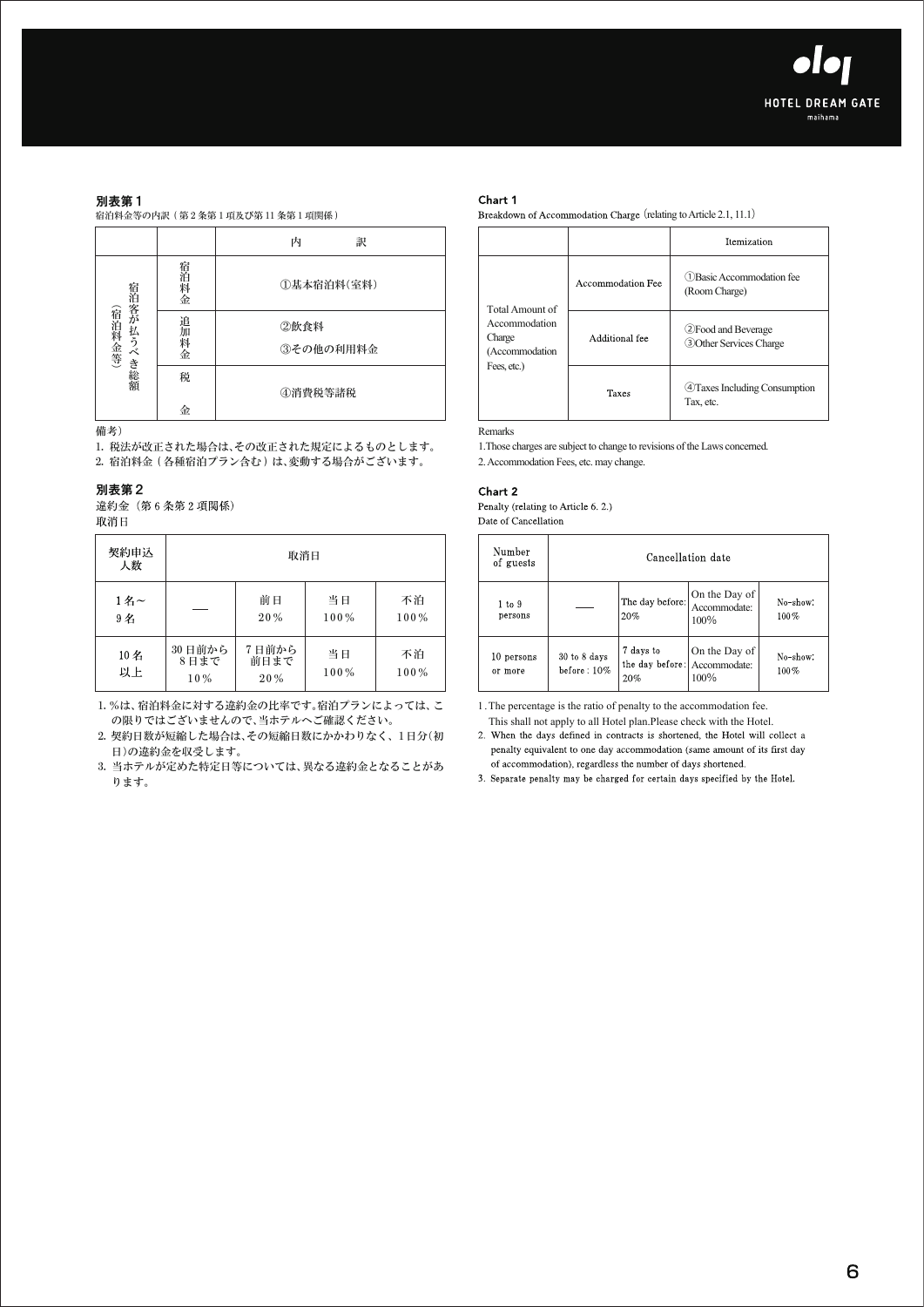



ホテルの公共性と安全性を確保するため、当ホテルをご利用のお客様には 宿泊約款第 10 条に基づき下記の規則をお守りくださるようお願いいたし ます。

- 1. 客室内での暖房用、炊事用の火器等はご使用にならないでください。
- 2. ホテル内では許可された場所以外での喫煙はご遠慮ください。また、ベッドの 中など火災の原因となりやすい場所での喫煙はなさらないでください。
- 3. ロビー及び客室内に次のようなものをお持込みにならないでください。 (1)動物、鳥類(ペット類)。
	- (2)著しく悪臭を発するもの。
	- (3)発火又は引火性のある火薬、揮発油類および危険性を有するもの。
	- (4)適法に所持されていない銃砲、刀剣類。
	- (5)著しく多量の荷物等
	- (6)その他、法令で所持が禁じられているもの。
- 4. ホテル内で、とばく及び風紀を乱すような行為、又は他のお客様に迷惑 を及ぼすような言動はなさらないでください。
- 5. 訪問客を客室にご案内なさらないでください。
- 6. 客室やロビーを事務所及び展示室がわりにご使用なさらないでください。
- 7. ホテル内で他のお客様に広告物を配布するような行為はなさらないでください。
- 8. ホテル内の諸設備及び諸物品についてのお願い。 (1)その目的以外の用途でご使用なさらないでください。 (2)ホテルの外へ持出さないでください。 (3)他の場所に移動したり加工したりなさらないでください。
- 9. ホテル内のコンピューター通信ご利用についてのお願い。
	- (1)当社が不適切と判断したご利用により、当社および第三者に損害が生 じた場合、その損害を賠償していただきます。
	- (2)ホテル内外からの不正なアクセス等により障害が発生する恐れがあり ます。ファイル共有機能の解除等の設定をお願いします。
	- (3)通信障害を起こす可能性のある利用は他のお客様のご迷惑となります のでお控えください。不審なパケットの送信やポートの使用等が発見 された場合、サービスを停止させていただきます。
	- (4)VPNソフトによってはVPN接続ができない場合がございますの で、予めご了承ください。
- 10. ナイトウェアー・スリッパ等のままで客室からお出になることはご遠慮 くださいますようお願い申し上げます。
- 11. その他、公序良俗に反する客室のご利用はおやめください。

In order to assure the maximum comfort and safety of all guests, we ask for your cooperation in observing the following rules and regulations in accordance with the "Terms and Conditions for Accommodation Contracts, Article 10"

- 1. The use of any electrical appliances (such as hot plates, etc), other than those provided by this hotel, is not permitted.
- 2. Please refrain from smoking in areas other than those permitted within the Hotel. Further, smoking in bed or other places where fires are likely to occur is not permitted.
- 3. The following articles may not be brought into the hotel:
	- (a) Animals, birds, etc.
	- (b) Articles with offensive odors.
	- (c) Explosive and flammable items, such as gunpowder, volatile oils or any other dangerous items.
	- (d) Illegally owned guns and swords.
	- (e) Excessive amounts of luggage, etc.
	- (f) Any other items for which possession is prohibited by law.
- 4. Creating a disturbance which annoys other guests and gambling are not permitted in the hotel.
- 5. Meeting with visitors is not permitted in guestrooms.
- 6. The lobby, or the guestrooms are not to be used as showrooms or as business offices.
- 7. Distributing advertising materials to other guests in the hotel is not permitted.
- 8. Rules Regarding Equipment and Fixtures on the Premises: (a) Not to use equipment and fixtures for purposes other than intended.
	- (b) Not to take equipment or fixtures out of the hotel.
	- (c) Not to remove equipment or fixtures from where they are.
- 9. Request concerning use of computer communication services within the Hotel. (a) Hotel management will seek compensation for damages incurred by the hotel or a third party as a result of any use of a computer deemed inappropriate by the hotel.
	- (b) Please note that there is the risk of damages resulting from unauthorized access from both inside and outside the hotel. Please disable all file sharing functions, etc. on your computer.
	- (c) Please refrain from any use that may result in system failure as this will inconvenience other hotel guests. The service will be suspended in the event a guest is found sending suspicious packets or using suspicious ports.
	- (d)Please note that VPN software may not work when trying to connect using a VPN.
- 10. Please refrain from leaving your guest room wearing nightwear or slippers, etc.
- 11. Please refrain from any use of the Guest room that violates public order and morality.